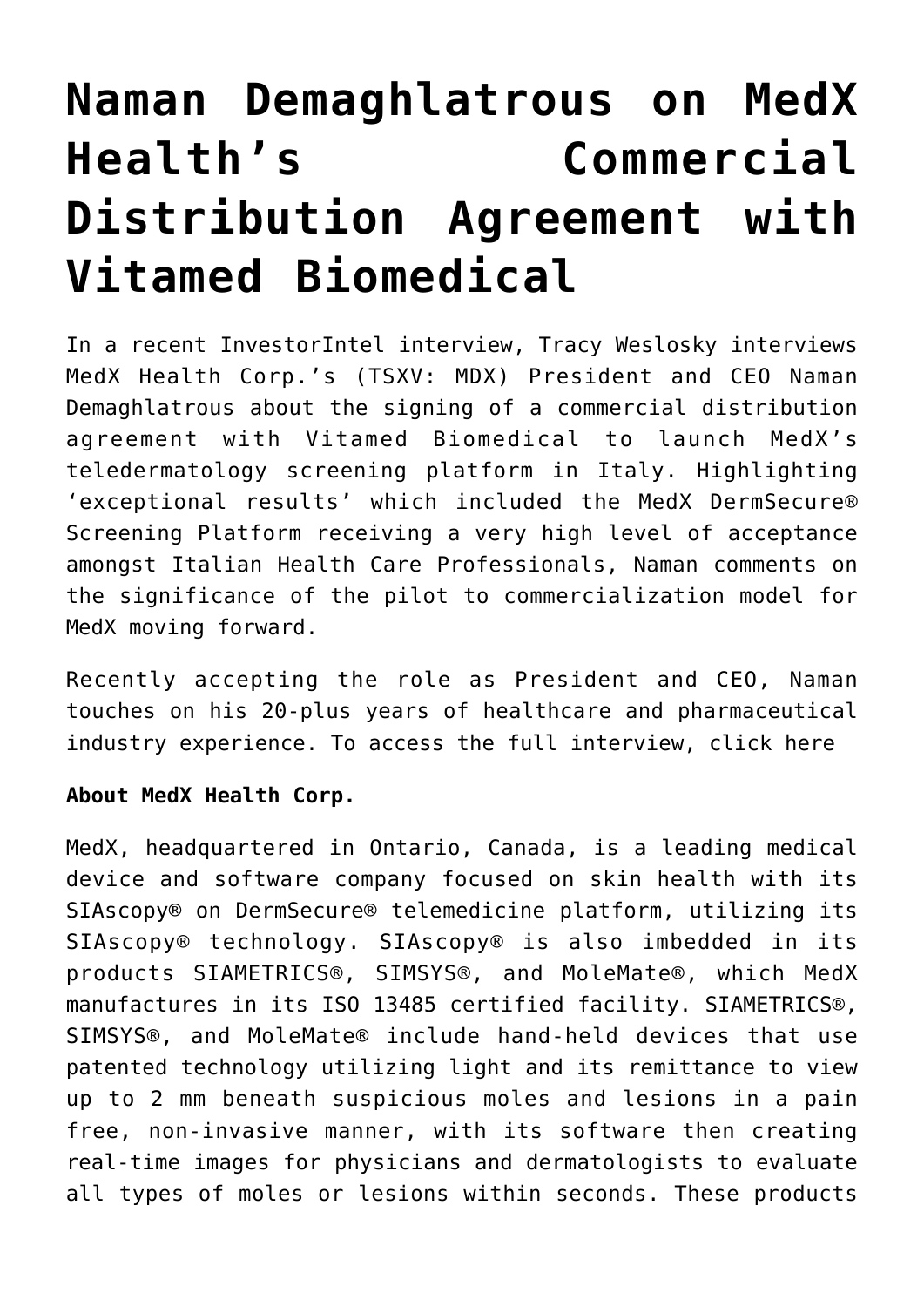are cleared by Health Canada, the U.S. Food and Drug Administration, the Therapeutic Goods Administration and Conformité Européenne for use in Canada, the US, Australia, New Zealand, the European Union, Brazil and Turkey.

To learn more about MedX Health Corp., [click here](https://medxhealth.com/)

*Disclaimer: MedX Health Corp. is an advertorial member of InvestorIntel Corp.*

This interview, which was produced by InvestorIntel Corp. (IIC) does not contain, nor does it purport to contain, a summary of all the material information concerning the "Company" being interviewed. IIC offers no representations or warranties that any of the information contained in this interview is accurate or complete.

This presentation may contain"forward-looking statements" within the meaning of applicable Canadian securities legislation. Forward-looking statements are based on the opinions and assumptions of the management of the Company as of the date made. They are inherently susceptible to uncertainty and other factors that could cause actual events/results to differ materially from these forward-looking statements. Additional risks and uncertainties, including those that the Company does not know about now or that it currently deems immaterial, may also adversely affect the Company's business or any investment therein.

Any projections given are principally intended for use as objectives and are not intended, and should not be taken, as assurances that the projected results will be obtained by the Company. The assumptions used may not prove to be accurate and a potential decline in the Company's financial condition or results of operations may negatively impact the value of its securities. Prospective investors are urged to review the Company's profile on [Sedar.com](http://www.sedar.com/) and to carry out independent investigations in order to determine their